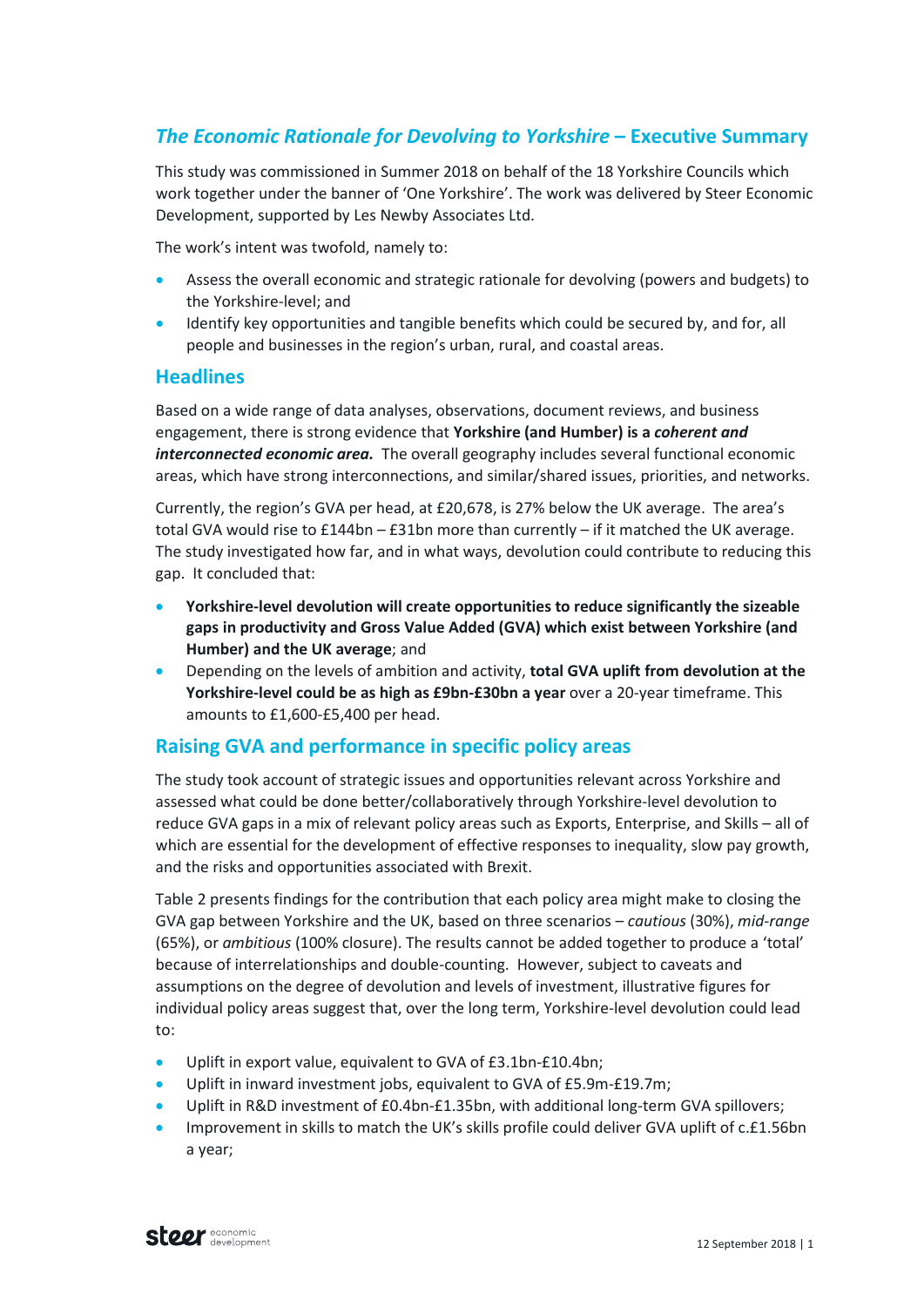- Increases in the size of the business base and the number of rapidly growing 'Scale-Up' businesses, equivalent to a GVA increase of £4.6bn-£15.4bn; and
- Uplift in transport investment to the value of £39m-£130m (using latest year's spending data) or £0.5bn-£1.66bn (using data on the spending pipeline), with additional long-term GVA benefit.

### **Key findings across the research**

The study investigated how far Yorkshire (and Humber) demonstrates internal coherence based on shared sector/industry specialisms, complementarities arising from economic variety, and sufficient distinctiveness from the UK to warrant devolution. Key elements and findings are as follows:

#### **From the review of Strategic Economic Plans (SEPs) and Local Industrial Strategy . . .**

- The four SEPs are similar in terms of the issues they address and approaches adopted.
- Five sector priorities are common to at least three LEP areas: Advanced Manufacturing; Energy/Low Carbon; Food and Drink/Agri-Food; Health and/or Care; and Digital/Creative – while other priority sectors are specific to certain LEP areas.
- There are good opportunities to present complementary offers at the Yorkshire-level which take advantage of shared strengths and distinctive assets as well as diversity.
- For some functions, e.g., local regeneration, the value of local proximity or distinctive need supports localised approaches, however, there are potential advantages in, joiningup activities across localities on 'higher level' functions, e.g., specialist business support.

#### **From the Business Engagement consultations . . .**

- There is strong business support for devolution of powers and budgets from central government – this is in and of itself *the* priority for many businesses.
- There is a range of views on the geography for devolution, but on balance, the majority support devolution to the Yorkshire-level, provided local needs can still be met.
- Reasons for supporting devolution include strong leadership, prioritisation, brand and international business, as well as issues including strategic transport and labour markets.
- Worries in relation to devolution include bureaucracy, uncertainty about functions to be undertaken, risks of smaller areas losing out to larger ones, and locally-specific issues (such as concerns about split governance in the Humber or a step-by-step approach to devolution in South Yorkshire).

#### **On Sector and Specialisms analyses . . .**

- There is a degree of coherence in terms of sectors and industries which provide significant employment in multiple local authority districts in Yorkshire, suggesting arrangements at this level could achieve economies-of-scale in supporting growth.
- Manufacturing is relatively pronounced across all Yorkshire sub-regions, but (as in the UK in general) only accounts for a modest proportion of overall jobs and GVA.
- Service industries are more significant for employment and GVA across Yorkshire, and 13 such industries provide at least 2,500 jobs in three districts or more.

#### **On Business Start-ups, Deaths, Survivals, Density and Scale up . . .**

• Data on Business Density, Start-Ups, Survival Rates, and Scale-Ups suggest there is a significant entrepreneurial challenge in Yorkshire. But, there is clearly scope for Yorkshire to improve its Scale-Up performance, as Distribution, Manufacturing & Engineering, and

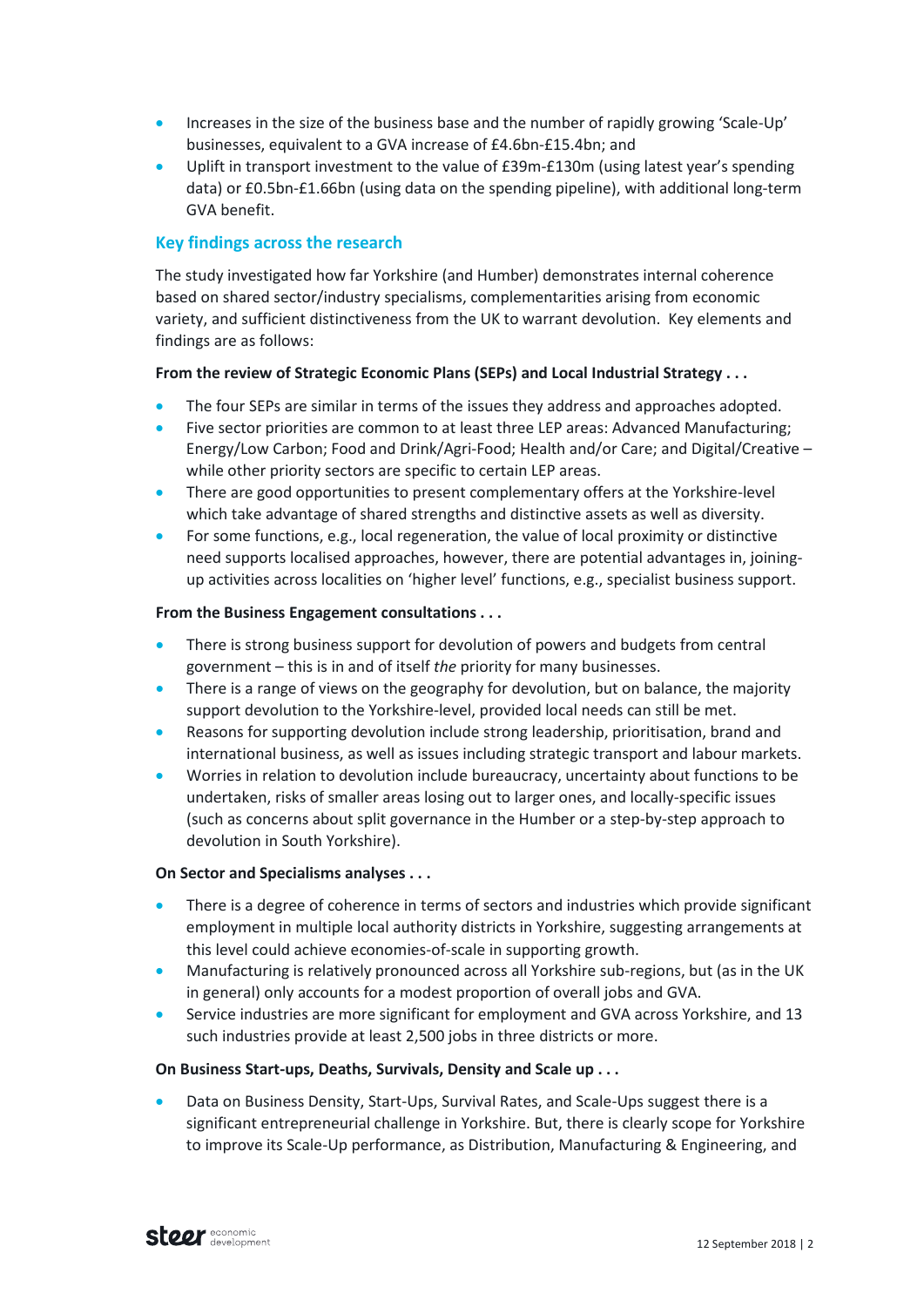Food & Drink Processing, in which it has clear specialisms, are delivering significant numbers of Scale-Ups elsewhere.

• Variations in business performance across LEP areas and local districts within Yorkshire point to opportunities for greater knowledge exchange/transfer, including on the challenges shared by multiple districts (such as responding to the impacts of automation).

#### **On R&D, Innovation and Ideas . . .**

- There is under-investment in R&D, and potential for greater innovation across the region.
- There will be value in identifying and utilising strategic innovation assets that support innovation across Yorkshire, working better with multi-national businesses, which act as entry points for firms to global supply chains, and capitalising on the extensive Higher Education provision and strengths across the region.

#### **On International Trade and Investment . . .**

- Yorkshire and Humber has the lowest proportionate export levels of any UK region.
- Devolution to the Yorkshire-level may improve the impact of efforts to promote exports and foreign investment through intensification of activity, utilising Yorkshire's positive profile/identity and developing ambition related to it; and by capitalising on complementary strategic assets, such as the Humber ports complex.

#### **On Skills and Ambition . . .**

- The significant gap between Yorkshire and Humber and the UK in the percentage of the workforce qualified to NVQ4 (or above) is acting as a drag on productivity and earnings.
- The coordination of effort on higher-level skills (including Degree-level Apprenticeships) at the level of Yorkshire can add value, and raise employers' use of universities.
- There is a need to improve attainment at NVQ3, but business engagement highlighted the importance of local arrangements for delivery of most vocational skills.

#### **On the Yorkshire Identity . . .**

- The Yorkshire 'brand' is well recognised.
- Research by the BBC shows that 75% of people in Yorkshire feel 'allegiance' to their county – more than anywhere else in England.
- Yorkshire identity is associated with positive values: straight-talking, hard-working, friendly, supportive.
- Yorkshire identity is considered an asset by many businesses, both in terms of local and national markets and in international/outward-focused activities, such as international trade and investment, and in sectors such as tourism, food and cultural industries.

#### **On Transport and Connectivity . . .**

- Commuting patterns in Yorkshire and Humber's four main sub-regions suggest that these areas are functional economic areas. However, there is significant commuting between sub-regions from some districts (e.g. Harrogate and Selby to Leeds) and a case that commuting levels between areas (e.g. Sheffield and Leeds) may be being suppressed by fare structures and service offers. These could be addressed effectively at regional level.
- Yorkshire has notable strategic transport assets, such as the Humber Ports. LEPs and SEPs tend to focus their attention on local assets, which limits the potential for wider promotion and development of strategic assets that are both regionally and nationally significant.

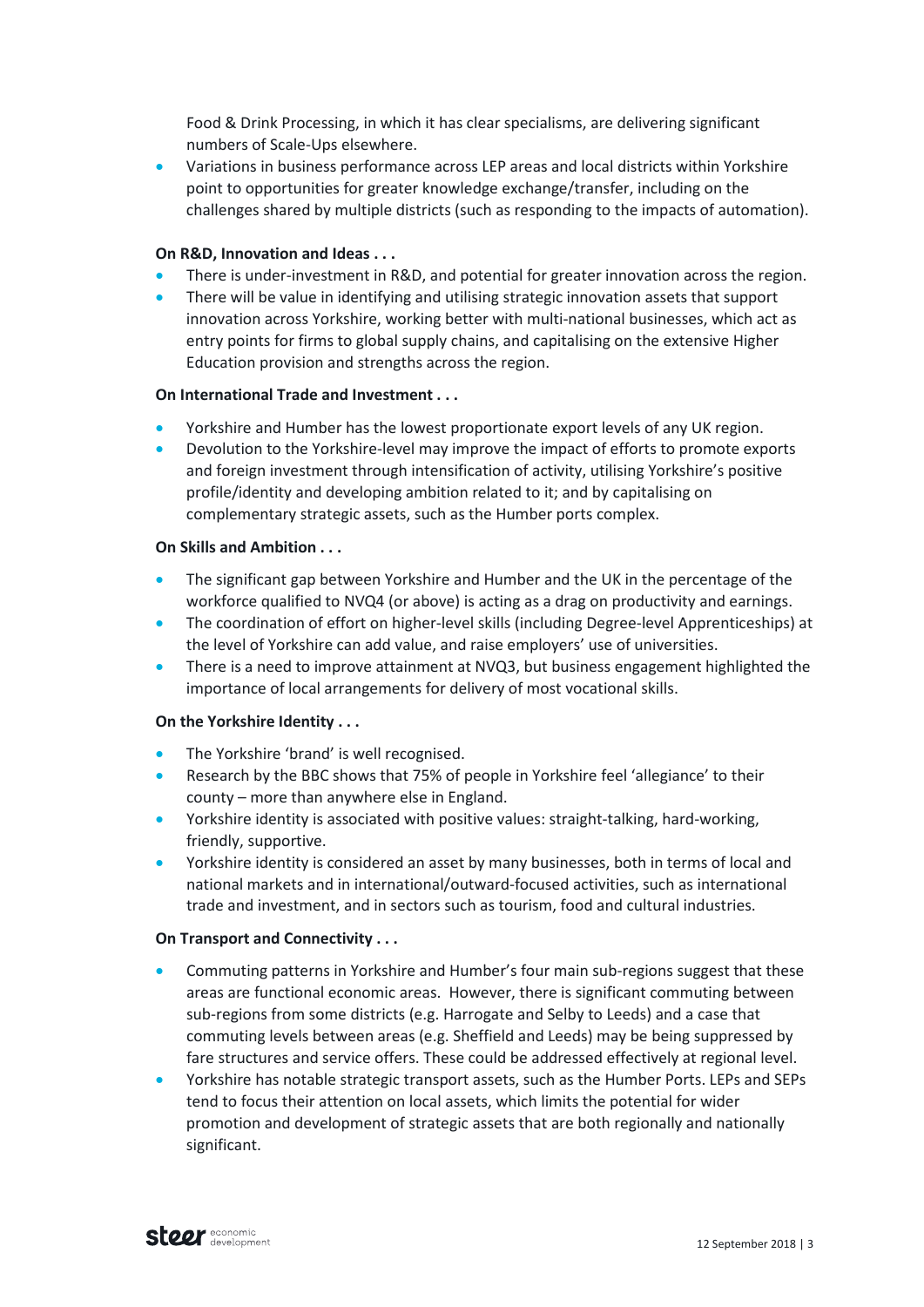# **Conclusions**

The study identified opportunities across six policy domains where devolution to Yorkshire could deliver significant economic impact (Table 2). However, the study does not present an 'all or nothing' case for Yorkshire-level devolution, suggesting some activities may be best-led more locally (e.g. employment, inclusion, and place-based regeneration), while others (notably strategic transport) are best covered at the pan-Northern level. But, there are potentially considerable advantages from devolution to the Yorkshire-level in a significant number of policy areas: higher-level economic functions such as Innovation, Exports, Higher-Level Skills, specialised Business Support to enable Scale-Ups, and specific elements of Transport, such as ports and ticketing. Table 1 summarises the key conclusions in relation to the main research questions.

| <b>Over-arching research</b><br>question                                                                                                            | <b>Findings</b>                                                                                                                                                                                                                                                                                                                                                                                                                                                                                                                                                                                                                                                                                                                                                                  |
|-----------------------------------------------------------------------------------------------------------------------------------------------------|----------------------------------------------------------------------------------------------------------------------------------------------------------------------------------------------------------------------------------------------------------------------------------------------------------------------------------------------------------------------------------------------------------------------------------------------------------------------------------------------------------------------------------------------------------------------------------------------------------------------------------------------------------------------------------------------------------------------------------------------------------------------------------|
| Is Yorkshire an<br>economically<br>coherent area?                                                                                                   | $\bullet$<br>There is strong evidence that Yorkshire (and Humber) is a coherent economic area,<br>based on a range of data and observations<br>The region includes several functional economic areas, which have strong<br>$\bullet$<br>interconnections, and often similar or shared issues, priorities and networks<br>There is a strong degree of similarity in priorities at broad sector level<br>$\bullet$<br>Strategic assets, e.g. ports, HE, rail/road routes, serve Yorkshire-wide needs<br>While each LEP area is functional, there are significant travel flows across sub-<br>regional boundaries<br>Sizeable business and HE networks operate at Yorkshire-level, and many businesses<br>$\bullet$<br>believe that Yorkshire identity is an asset e.g. in branding |
| Is the Yorkshire-level<br>capable of<br>maximising the<br>opportunities and<br>benefits of<br>devolution?                                           | $\bullet$<br>Reviews of SEPs and emerging Local Industrial Strategy priorities in the four LEP areas<br>show similar overall priorities. All cover productivity, business growth and support,<br>skills and employment, and infrastructure<br>There are locally distinctive (but not contradictory) variations in visions<br>$\bullet$<br>Similar challenges are identified in the majority of LEP areas and key assets/strengths<br>$\bullet$<br>cited by LEPs tend to be locally specific not strategic - indicating the potential to<br>deliver greater benefit from devolution                                                                                                                                                                                               |
| How does and might<br>Yorkshire fit within<br>Northern<br>Powerhouse<br>arrangements?                                                               | Key sectors identified by LEPs overlap with the prime capabilities at Northern level,<br>$\bullet$<br>but not with the 'enablers' (e.g. finance & professional)<br>There are similarities between opportunities and threats for wealth generation and<br>$\bullet$<br>employment in Yorkshire (and Humber) and across the North<br>$\bullet$<br>However, while there are shared issues, there are in practice few mechanisms for<br>dealing with these collectively across the North                                                                                                                                                                                                                                                                                             |
| What might be the<br>economic uplift from<br>One Yorkshire<br>Devolution?                                                                           | $\bullet$<br>An illustrative total uplift figure would be in the region of £9bn to £30bn per year<br>over a 20-year time frame, subject to caveats and assumptions, and based on three<br>scenarios for closing gaps with the UK<br>This amounts to £1,600-£5,400 per head<br>$\bullet$                                                                                                                                                                                                                                                                                                                                                                                                                                                                                          |
| Is there a case to<br>establish a directly-<br>elected Mayor (as<br>enabled under the<br>Cities and Local<br>Government<br>Devolution Act<br>2016)? | There are similarities in economic structure across Yorkshire (and Humber) and<br>$\bullet$<br>shared challenges/opportunities/ approaches present potential economies of scale in<br>some (but not all) of these areas at Yorkshire-level<br>Yorkshire (and Humber) is different from the UK economy: it faces greater challenges<br>$\bullet$<br>on many economic indicators and its sectoral mix is different<br>Limited coordination of economic development activity because barriers often limit<br>$\bullet$<br>projects/activities to a single LEP area, even where there may be economies of<br>scale/scope or greater impact from a coordinated approach                                                                                                               |

#### **Table 1: Summary of research findings**

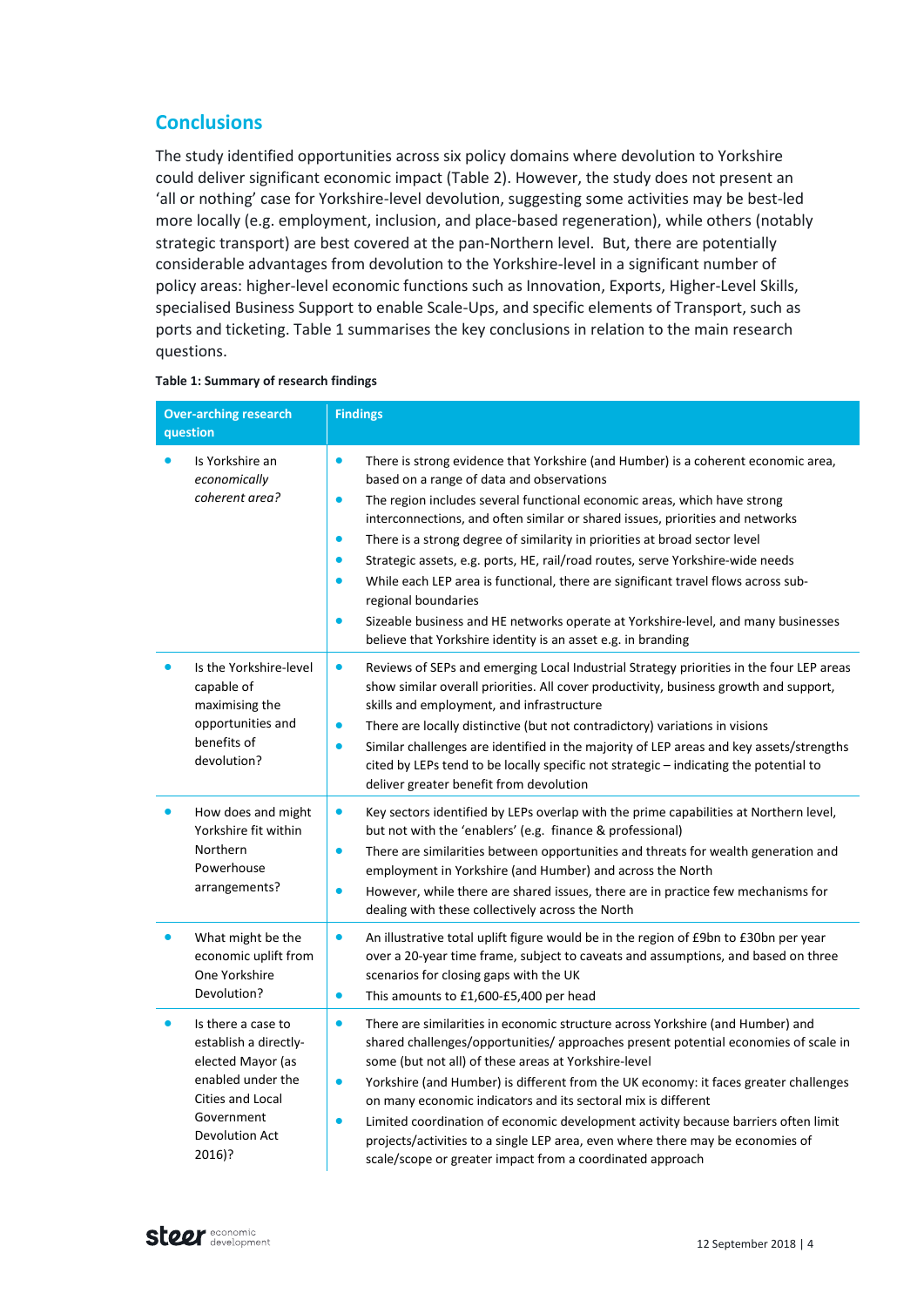# Table 2: Indicative Potential GVA uplift enabled by Yorkshire-level devolution by Policy Area<br>**The Contract of Area**

| <b>Strategic Case - what's</b><br>the issue/opportunity?                                                                                                                          | <b>Data/Baseline</b>                                                                                                                                                                    | How far is it a shared<br>issue across LEP areas?                                                                                                                              | <b>What could be done</b><br>better/collaboratively via Yorkshire<br>devolution?                                                                                                                                                                                    | <b>Estimated Added Value/under-</b><br>investment<br>(based on extent to which gap to national<br>average is closed) |                         |                          |
|-----------------------------------------------------------------------------------------------------------------------------------------------------------------------------------|-----------------------------------------------------------------------------------------------------------------------------------------------------------------------------------------|--------------------------------------------------------------------------------------------------------------------------------------------------------------------------------|---------------------------------------------------------------------------------------------------------------------------------------------------------------------------------------------------------------------------------------------------------------------|----------------------------------------------------------------------------------------------------------------------|-------------------------|--------------------------|
|                                                                                                                                                                                   |                                                                                                                                                                                         |                                                                                                                                                                                |                                                                                                                                                                                                                                                                     | <b>Cautious</b><br>30%                                                                                               | <b>Mid-range</b><br>65% | <b>Ambitious</b><br>100% |
| Exports - are much lower<br>than UK average per head                                                                                                                              | Yorkshire and Humber exports are<br>£16.8bn, 5.1% of the UK total of<br>£328bn<br>A proportionate Y&H figure would be<br>£27bn                                                          | All four LEPs identify<br>exports as a priority and<br>similar barriers exist in<br>each LEP area                                                                              | Better use of assets across Yorkshire<br>(e.g. ports), capitalise on Yorkshire<br>brand to raise ambitions and<br>promote exports; more intensive and<br>tailored promotion and business<br>support                                                                 | £3.1bn                                                                                                               | £6.8bn                  | £10.4bn                  |
| Inward Investment - has<br>improved but is below the<br>UK average                                                                                                                | 4,600 Yorkshire and Humber FDI jobs<br>in 2017 is 92% of the proportionate<br>figure $-$ a gap of 435 jobs<br>This equates to GVA of £20m                                               | Inward Investment is of<br>interest to all LEPs and<br>similar approaches are<br>used - implying scope for<br>joint work                                                       | Capitalise on strong and improving<br>Yorkshire profile, intensify effort<br>through further joint promotion and<br>take advantage of international<br>'Yorkshire alumni' connections                                                                               | £5.9m                                                                                                                | £12.8m                  | £19.7m                   |
| Investment in $R&D$ – per<br>head is low: raising R&D<br>and innovation will have a<br>positive short-term impact<br>and deliver long-term<br>benefits                            | Yorkshire and Humber's R&D<br>investment per person is $£258 - only$<br>slightly more than 50% of the UK<br>average<br>A proportionate Yorkshire and<br>Humber figure would be £2.75bn  | All LEPs see innovation as<br>important, there is a<br>regional HE network, and<br>there are shared issues<br>and assets which could<br>benefit from coordinated<br>leadership | Better connections to global supply<br>chains and global innovation<br>networks; work through Yorkshire<br>Universities HEI network; specialised<br>business support and signposting,<br>and pooling of effort and influence to<br>attract new expertise and assets | £0.41bn<br>R&D                                                                                                       | £0.88bn<br>R&D          | £1.35bn<br>R&D           |
| High level skills -<br>Yorkshire (and Humber)<br>has a relatively low<br>proportion of its<br>workforce qualified to<br>$NVO4+$ – which is a affects<br>productivity and earnings | Yorkshire and Humber's workforce is<br>c. 2.5m a higher proportion has no or<br>low qualifications/skills and a<br>concomitant lower proportion has<br>higher level skills (see table). | Skills are consistently<br>highlighted as a significant<br>issue by businesses in all<br>four LEPs<br>The low proportion of<br>workers with NVQ4+ is a                         | <b>Business engagement indicates</b><br>lower-level and vocational skills are<br>likely to be best addressed at the<br>local rather than regional level -<br>except where niche specialisms are<br>concerned                                                        | £0.46bn                                                                                                              | £1bn                    | £1.56bn                  |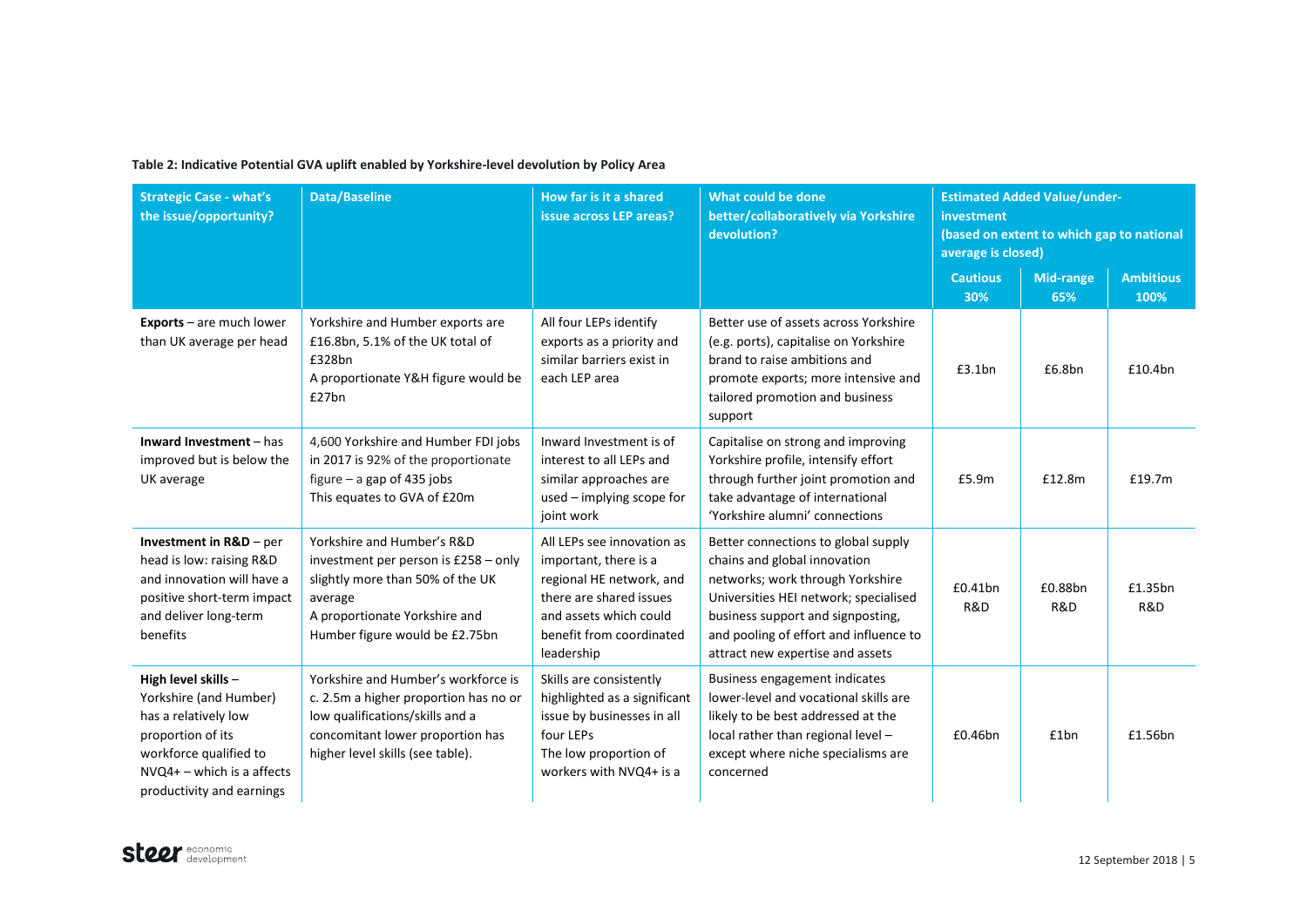| <b>Strategic Case - what's</b><br>the issue/opportunity?                                                 | <b>Data/Baseline</b>                                                                               |                 |                                                                                  | How far is it a shared<br>issue across LEP areas?                                                                                              | What could be done<br>better/collaboratively via Yorkshire<br>devolution?                                              | <b>Estimated Added Value/under-</b><br>investment<br>(based on extent to which gap to national<br>average is closed) |                                     |                          |
|----------------------------------------------------------------------------------------------------------|----------------------------------------------------------------------------------------------------|-----------------|----------------------------------------------------------------------------------|------------------------------------------------------------------------------------------------------------------------------------------------|------------------------------------------------------------------------------------------------------------------------|----------------------------------------------------------------------------------------------------------------------|-------------------------------------|--------------------------|
|                                                                                                          |                                                                                                    |                 |                                                                                  |                                                                                                                                                |                                                                                                                        | <b>Cautious</b><br>30%                                                                                               | Mid-range<br>65%                    | <b>Ambitious</b><br>100% |
|                                                                                                          |                                                                                                    | <b>Y&amp;H%</b> | UK%                                                                              | common issue faced in<br>three LEP areas<br>and therefore benefit from pan-<br>Yorkshire leadership and<br>arrangements                        | While, higher-level skills, requiring<br>more specialised resources, are more<br>likely to generate economies of scale |                                                                                                                      |                                     |                          |
|                                                                                                          | N <sub>o</sub><br>qualifications                                                                   | 7               | $\overline{2}$                                                                   |                                                                                                                                                |                                                                                                                        |                                                                                                                      |                                     |                          |
|                                                                                                          | NOF Level 1                                                                                        | 17              | 8                                                                                |                                                                                                                                                |                                                                                                                        |                                                                                                                      |                                     |                          |
|                                                                                                          | <b>NQF Level 2</b>                                                                                 | 22              | 25                                                                               |                                                                                                                                                |                                                                                                                        |                                                                                                                      |                                     |                          |
|                                                                                                          | NQF Level 3                                                                                        | 20              | 23                                                                               |                                                                                                                                                |                                                                                                                        |                                                                                                                      |                                     |                          |
|                                                                                                          | NQF Level 4                                                                                        | 27              | 32                                                                               |                                                                                                                                                |                                                                                                                        |                                                                                                                      |                                     |                          |
|                                                                                                          | NQF Level 5                                                                                        | 8               | 10                                                                               |                                                                                                                                                |                                                                                                                        |                                                                                                                      |                                     |                          |
|                                                                                                          | Experian's Regional Economic Model<br>shows an annual GVA gap of c.<br>£1.56bn                     |                 |                                                                                  |                                                                                                                                                |                                                                                                                        |                                                                                                                      |                                     |                          |
| <b>Business base and scale</b><br>ups - Yorkshire and<br>Humber has a relatively<br>low business density | Yorkshire and Humber has 7.3% of<br>the UK business population<br>A shortfall of 56,700 businesses |                 | While there is variation in<br>LEPs' achievement in<br>terms of business density | Supplement local support on<br>enterprise formation with greater<br>provision in relation to high-growth<br>businesses, which may benefit from | £4.6bn<br>(17,000)<br>businesses)                                                                                      | £10bn<br>(36,900)<br>businesses)                                                                                     | £15.4bn<br>(56, 700)<br>businesses) |                          |